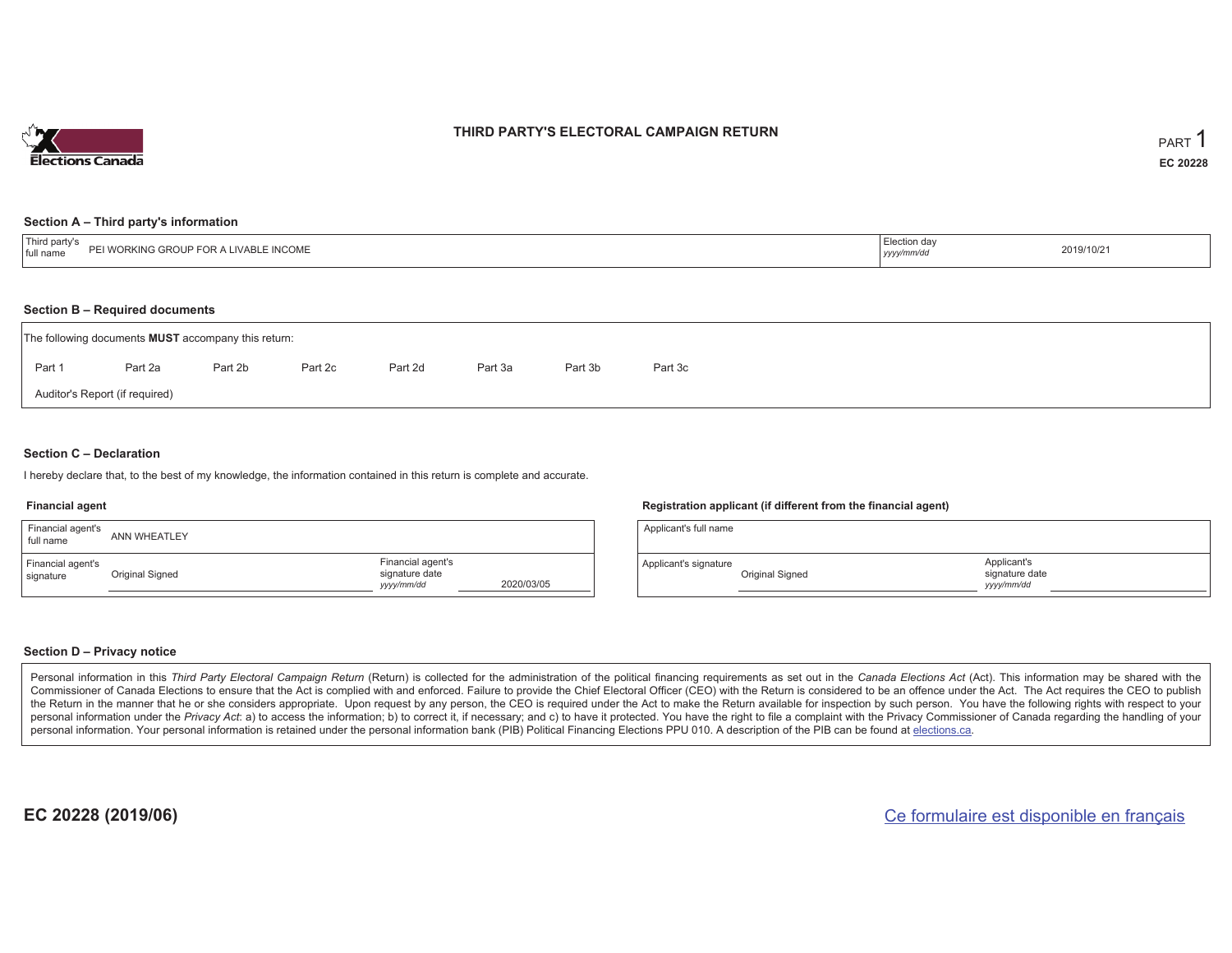

#### **THIRD PARTY'S ELECTORAL CAMPAIGN RETURN HIRD PARTY'S ELECTORAL CAMPAIGN RETURN<br>Statement of monetary contributions received PART 2a**

**EC 20228**

| No. | Full name           | Street<br>no.                                    | <b>Street</b> | Apt. | City          | Prov./<br>Terr. | Postal<br>code | Date<br>received<br>yyyy/mm/dd                                                      | Individual | Business /<br>Commercial<br>organization | Government | Trade union | Corporation<br>without share<br>capital | Unincorporated<br>organization or<br>association |
|-----|---------------------|--------------------------------------------------|---------------|------|---------------|-----------------|----------------|-------------------------------------------------------------------------------------|------------|------------------------------------------|------------|-------------|-----------------------------------------|--------------------------------------------------|
|     |                     |                                                  |               |      |               |                 |                |                                                                                     | \$         | $\mathsf{s}$                             | \$         | \$          | \$                                      | \$                                               |
|     | Women's Network PEI |                                                  |               |      | Charlottetown | PE              | C1A7K4         |                                                                                     |            |                                          |            |             | 862.42                                  |                                                  |
|     |                     |                                                  |               |      |               |                 |                |                                                                                     |            |                                          |            |             |                                         |                                                  |
|     |                     |                                                  |               |      |               |                 |                |                                                                                     |            |                                          |            |             |                                         |                                                  |
|     |                     |                                                  |               |      |               |                 |                |                                                                                     |            |                                          |            |             |                                         |                                                  |
|     |                     |                                                  |               |      |               |                 |                |                                                                                     |            |                                          |            |             |                                         |                                                  |
|     |                     |                                                  |               |      |               |                 |                |                                                                                     |            |                                          |            |             |                                         |                                                  |
|     |                     |                                                  |               |      |               |                 |                |                                                                                     |            |                                          |            |             |                                         |                                                  |
|     |                     |                                                  |               |      |               |                 |                |                                                                                     |            |                                          |            |             |                                         |                                                  |
|     |                     |                                                  |               |      |               |                 |                |                                                                                     |            |                                          |            |             |                                         |                                                  |
|     |                     |                                                  |               |      |               |                 |                |                                                                                     |            |                                          |            |             |                                         |                                                  |
|     |                     |                                                  |               |      |               |                 |                |                                                                                     |            |                                          |            |             |                                         |                                                  |
|     |                     |                                                  |               |      |               |                 |                |                                                                                     |            |                                          |            |             |                                         |                                                  |
|     |                     |                                                  |               |      |               |                 |                |                                                                                     |            |                                          |            |             |                                         |                                                  |
|     |                     |                                                  |               |      |               |                 |                |                                                                                     |            |                                          |            |             |                                         |                                                  |
|     |                     |                                                  |               |      |               |                 |                | Totals carried forward from previous page \$                                        |            |                                          |            |             |                                         |                                                  |
|     |                     |                                                  |               |      |               |                 |                | Total amount of monetary contributions by contributors who gave over \$200 (A)      |            |                                          |            |             | 862.42                                  |                                                  |
|     |                     |                                                  |               |      |               |                 |                | Number of contributors who gave over \$200                                          |            |                                          |            |             | 1                                       |                                                  |
|     |                     |                                                  |               |      |               |                 |                | Total amount of monetary contributions by contributors who gave \$200 or less $(B)$ |            |                                          |            |             |                                         |                                                  |
|     |                     |                                                  |               |      |               |                 |                | Number of contributors who gave \$200 or less                                       |            |                                          |            |             |                                         |                                                  |
|     |                     | Total amount of all monetary contributions (A+B) |               |      |               | 862.42          |                |                                                                                     |            |                                          |            |             |                                         |                                                  |
|     |                     |                                                  |               |      |               |                 |                | Number of contributors who gave monetary contributions                              |            |                                          |            |             |                                         |                                                  |

|  | ' Thira<br><b>INCOME</b><br>IVARI<br>.<br>  party | -cia<br>2019/10/2<br>.<br>,,,, | – −<br>Page<br>$\cdot$ |
|--|---------------------------------------------------|--------------------------------|------------------------|
|--|---------------------------------------------------|--------------------------------|------------------------|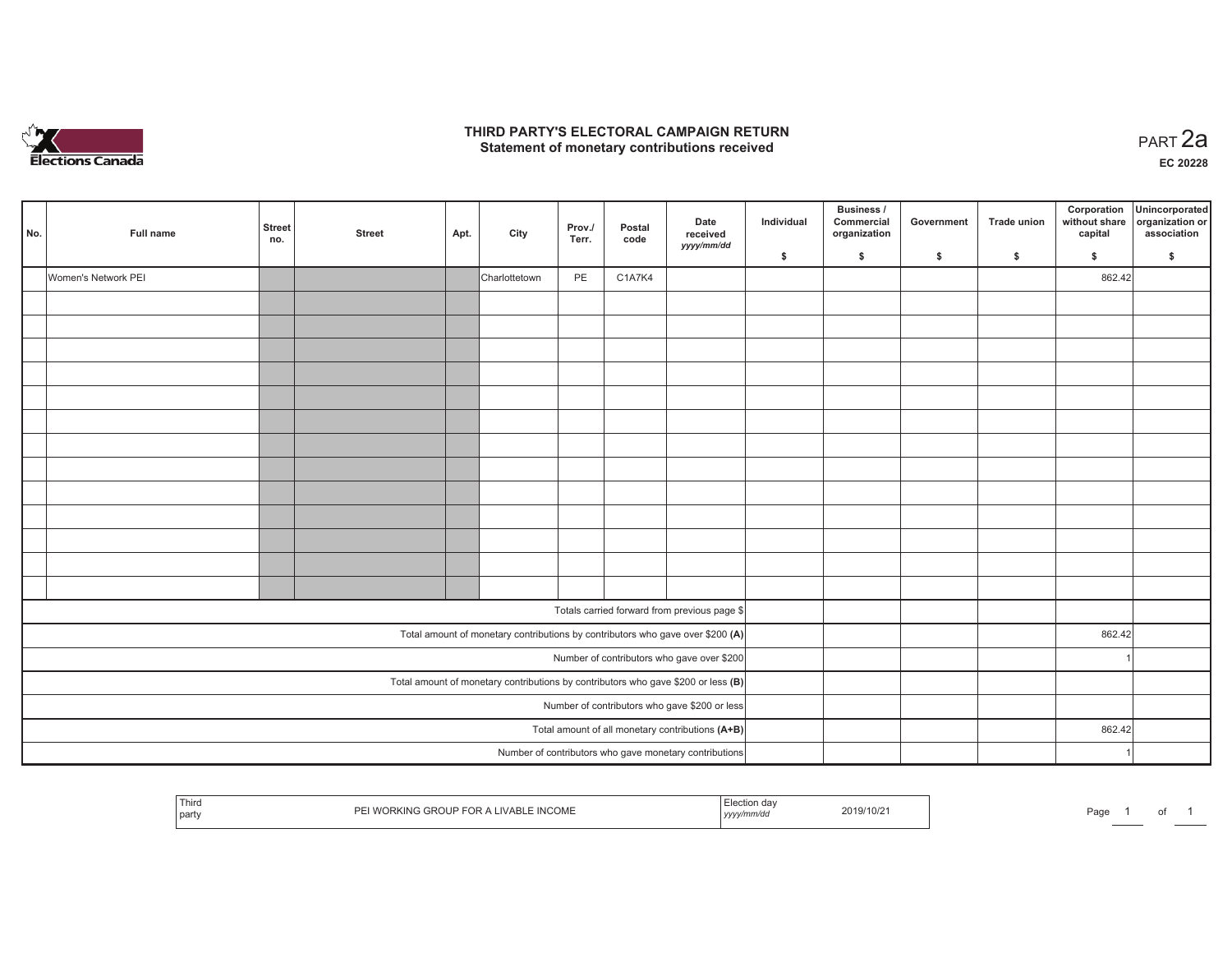

## **THIRD PARTY'S ELECTORAL CAMPAIGN RETURN**  THIRD PARTY'S ELECTORAL CAMPAIGN RETURN<br>Statement of non-monetary contributions received<br> **PART 2b**

|                                                      | No. | Full name | <b>Street</b><br>no. | <b>Street</b> | Apt. | City | Prov./<br>Terr. | Postal<br>code | Date<br>received<br>yyyy/mm/dd                                                          | Individual | <b>Business /</b><br>Commercial<br>organization | Government | Trade union | Corporation<br>capital | Unincorporated<br>without share organization or<br>association |
|------------------------------------------------------|-----|-----------|----------------------|---------------|------|------|-----------------|----------------|-----------------------------------------------------------------------------------------|------------|-------------------------------------------------|------------|-------------|------------------------|----------------------------------------------------------------|
|                                                      |     |           |                      |               |      |      |                 |                |                                                                                         | \$         | \$                                              | \$         | \$          | \$                     | \$                                                             |
|                                                      |     |           |                      |               |      |      |                 |                |                                                                                         |            |                                                 |            |             |                        |                                                                |
|                                                      |     |           |                      |               |      |      |                 |                |                                                                                         |            |                                                 |            |             |                        |                                                                |
|                                                      |     |           |                      |               |      |      |                 |                |                                                                                         |            |                                                 |            |             |                        |                                                                |
|                                                      |     |           |                      |               |      |      |                 |                |                                                                                         |            |                                                 |            |             |                        |                                                                |
|                                                      |     |           |                      |               |      |      |                 |                |                                                                                         |            |                                                 |            |             |                        |                                                                |
|                                                      |     |           |                      |               |      |      |                 |                |                                                                                         |            |                                                 |            |             |                        |                                                                |
|                                                      |     |           |                      |               |      |      |                 |                |                                                                                         |            |                                                 |            |             |                        |                                                                |
|                                                      |     |           |                      |               |      |      |                 |                |                                                                                         |            |                                                 |            |             |                        |                                                                |
|                                                      |     |           |                      |               |      |      |                 |                |                                                                                         |            |                                                 |            |             |                        |                                                                |
|                                                      |     |           |                      |               |      |      |                 |                |                                                                                         |            |                                                 |            |             |                        |                                                                |
|                                                      |     |           |                      |               |      |      |                 |                |                                                                                         |            |                                                 |            |             |                        |                                                                |
|                                                      |     |           |                      |               |      |      |                 |                |                                                                                         |            |                                                 |            |             |                        |                                                                |
|                                                      |     |           |                      |               |      |      |                 |                |                                                                                         |            |                                                 |            |             |                        |                                                                |
|                                                      |     |           |                      |               |      |      |                 |                |                                                                                         |            |                                                 |            |             |                        |                                                                |
|                                                      |     |           |                      |               |      |      |                 |                | Totals carried forward from previous page \$                                            |            |                                                 |            |             |                        |                                                                |
|                                                      |     |           |                      |               |      |      |                 |                |                                                                                         |            |                                                 |            |             |                        |                                                                |
|                                                      |     |           |                      |               |      |      |                 |                | Total amount of non-monetary contributions by contributors who gave over \$200 (A)      |            |                                                 |            |             |                        |                                                                |
|                                                      |     |           |                      |               |      |      |                 |                | Number of contributors who gave over \$200                                              |            |                                                 |            |             |                        |                                                                |
|                                                      |     |           |                      |               |      |      |                 |                | Total amount of non-monetary contributions by contributors who gave \$200 or less $(B)$ |            |                                                 |            |             |                        |                                                                |
| Number of contributors who gave \$200 or less        |     |           |                      |               |      |      |                 |                |                                                                                         |            |                                                 |            |             |                        |                                                                |
| Total amount of all non-monetary contributions (A+B) |     |           |                      |               |      |      |                 |                |                                                                                         |            |                                                 |            |             |                        |                                                                |
|                                                      |     |           |                      |               |      |      |                 |                | Number of contributors who gave non-monetary contributions                              |            |                                                 |            |             |                        |                                                                |

| Third<br>I WORKING GROUP FOR A LIVABLE INCOME<br>' party | :lection<br>da\<br>  yyyy/mm/dd | 2019/10/21 | Page |  |  |
|----------------------------------------------------------|---------------------------------|------------|------|--|--|
|----------------------------------------------------------|---------------------------------|------------|------|--|--|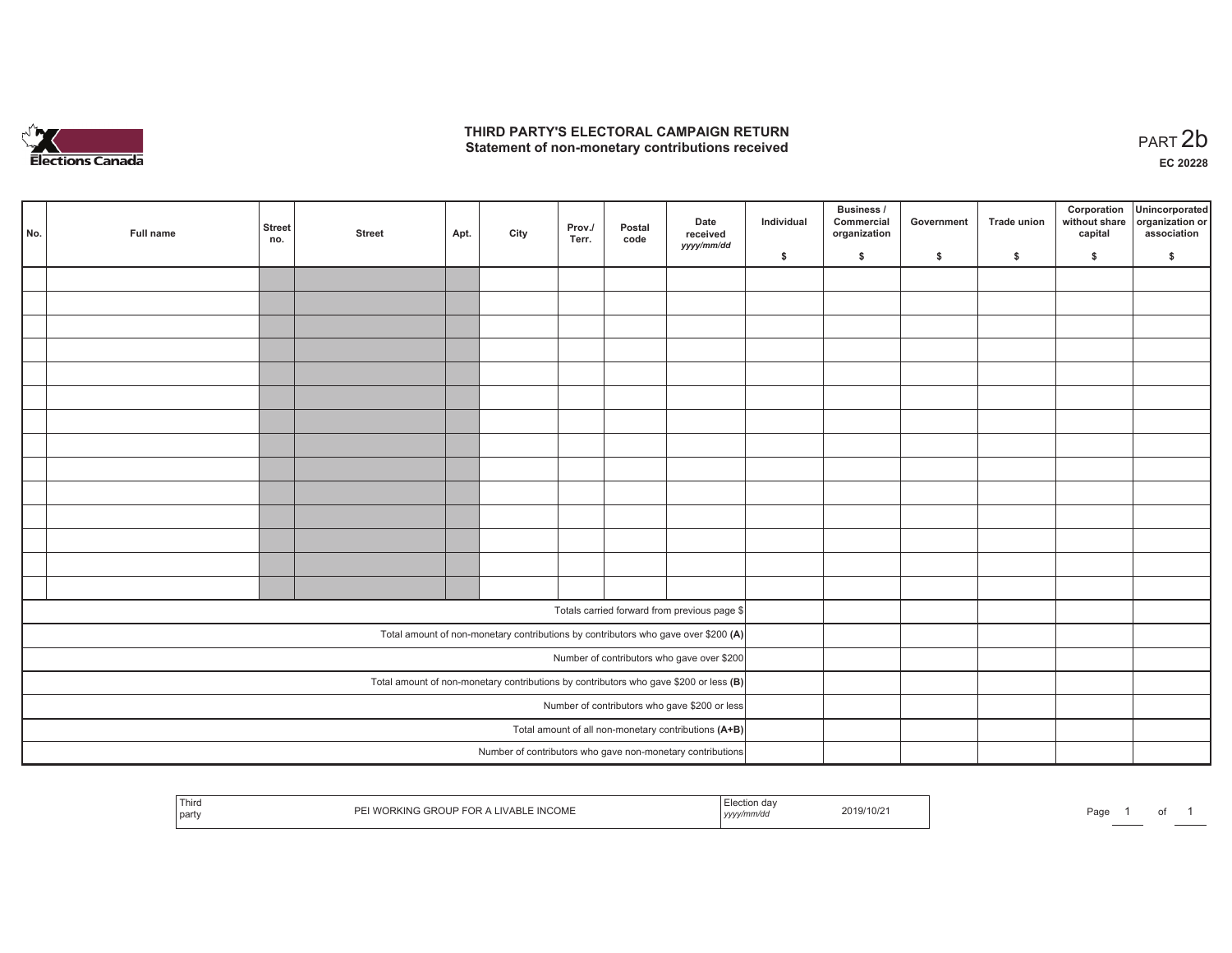

## **THIRD PARTY'S ELECTORAL CAMPAIGN RETURN STATE:** PERSON SELECTORAL CAMPAIGN RETURN<br>
Statement of operating loans received

**EC 20228**

| No. | Full name | <b>Street</b><br>no. | <b>Street</b> | Apt. | City | Prov./<br>Terr. | Postal<br>code | Date<br>received<br>yyyy/mm/dd                                  | Individual | Business /<br>Commercial<br>organization | Government | Trade union | Corporation<br>capital | Unincorporated<br>without share organization or<br>association |
|-----|-----------|----------------------|---------------|------|------|-----------------|----------------|-----------------------------------------------------------------|------------|------------------------------------------|------------|-------------|------------------------|----------------------------------------------------------------|
|     |           |                      |               |      |      |                 |                |                                                                 | \$         | $\frac{1}{2}$                            | \$         | \$          | \$                     | \$                                                             |
|     |           |                      |               |      |      |                 |                |                                                                 |            |                                          |            |             |                        |                                                                |
|     |           |                      |               |      |      |                 |                |                                                                 |            |                                          |            |             |                        |                                                                |
|     |           |                      |               |      |      |                 |                |                                                                 |            |                                          |            |             |                        |                                                                |
|     |           |                      |               |      |      |                 |                |                                                                 |            |                                          |            |             |                        |                                                                |
|     |           |                      |               |      |      |                 |                |                                                                 |            |                                          |            |             |                        |                                                                |
|     |           |                      |               |      |      |                 |                |                                                                 |            |                                          |            |             |                        |                                                                |
|     |           |                      |               |      |      |                 |                |                                                                 |            |                                          |            |             |                        |                                                                |
|     |           |                      |               |      |      |                 |                |                                                                 |            |                                          |            |             |                        |                                                                |
|     |           |                      |               |      |      |                 |                |                                                                 |            |                                          |            |             |                        |                                                                |
|     |           |                      |               |      |      |                 |                |                                                                 |            |                                          |            |             |                        |                                                                |
|     |           |                      |               |      |      |                 |                |                                                                 |            |                                          |            |             |                        |                                                                |
|     |           |                      |               |      |      |                 |                |                                                                 |            |                                          |            |             |                        |                                                                |
|     |           |                      |               |      |      |                 |                |                                                                 |            |                                          |            |             |                        |                                                                |
|     |           |                      |               |      |      |                 |                |                                                                 |            |                                          |            |             |                        |                                                                |
|     |           |                      |               |      |      |                 |                | Totals carried forward from previous page \$                    |            |                                          |            |             |                        |                                                                |
|     |           |                      |               |      |      |                 |                | Total amount of loans by lenders who provided over \$200 (A)    |            |                                          |            |             |                        |                                                                |
|     |           |                      |               |      |      |                 |                | Number of lenders who provided over \$200                       |            |                                          |            |             |                        |                                                                |
|     |           |                      |               |      |      |                 |                | Total amount of loans by lenders who provided \$200 or less (B) |            |                                          |            |             |                        |                                                                |
|     |           |                      |               |      |      |                 |                | Number of lenders who provided \$200 or less                    |            |                                          |            |             |                        |                                                                |
|     |           |                      |               |      |      |                 |                | Total amount of all loans (A+B)                                 |            |                                          |            |             |                        |                                                                |
|     |           |                      |               |      |      |                 |                | Number of all lenders who provided loans                        |            |                                          |            |             |                        |                                                                |

| Third<br>party | <b>INCOME</b><br>11 / A D<br>- | ,,,,, | :019/10/2 | Page |  |  |  |
|----------------|--------------------------------|-------|-----------|------|--|--|--|
|----------------|--------------------------------|-------|-----------|------|--|--|--|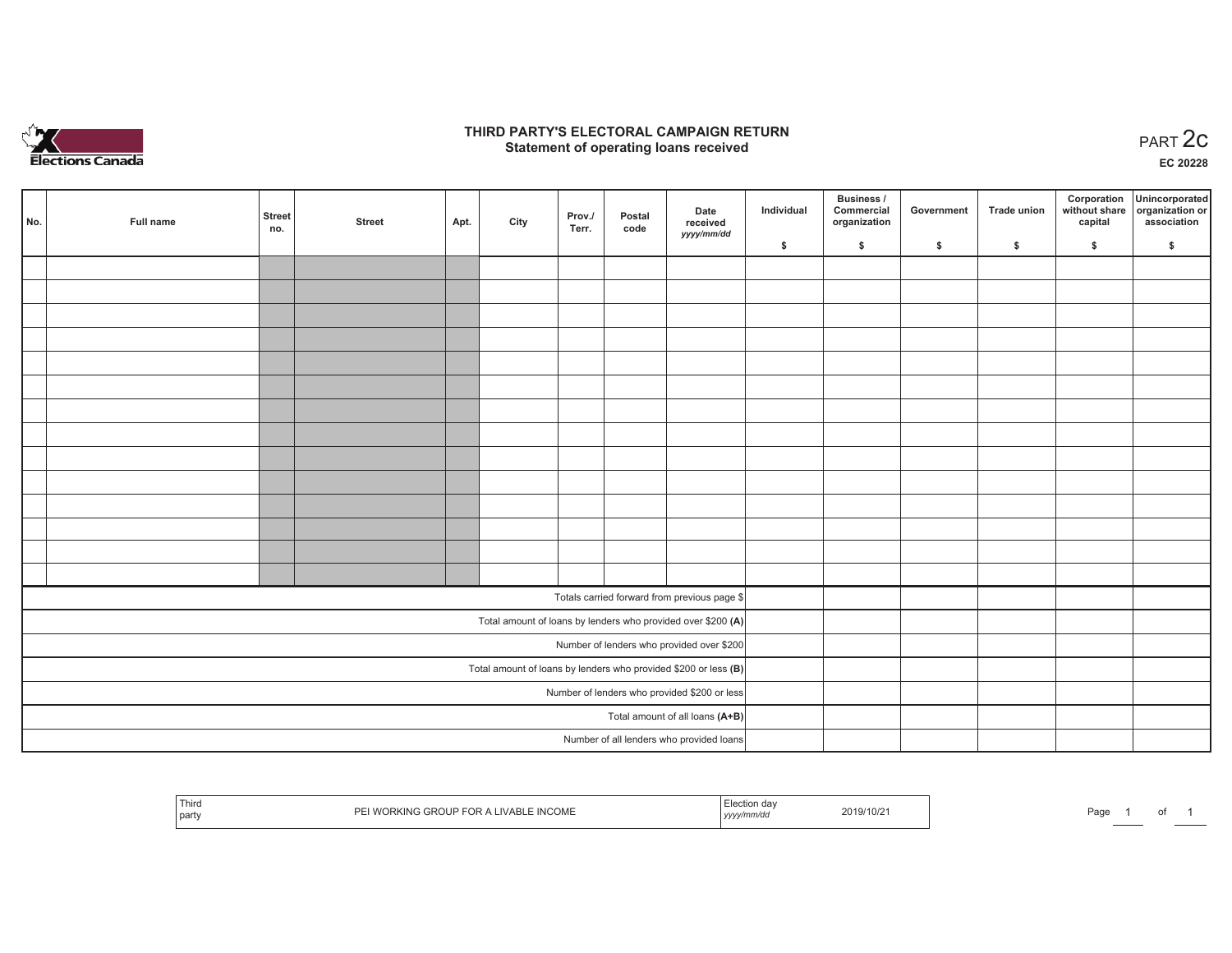# **Elections Canada**

## **THIRD PARTY'S ELECTORAL CAMPAIGN RETURN Summary of inflows**

| PART 2d  |
|----------|
| EC 20228 |

| No.<br>Type of contributor / lender |                                              | <b>Monetary</b><br>contributions<br>(Part 2a) | Non-monetary<br>contributions<br>(Part 2b) | Loans<br>(Part 2c) | <b>Total</b> | Number of<br>contributors and<br>lenders |
|-------------------------------------|----------------------------------------------|-----------------------------------------------|--------------------------------------------|--------------------|--------------|------------------------------------------|
|                                     |                                              | \$                                            | \$                                         | \$                 | \$           |                                          |
| 1.                                  | Individuals                                  |                                               |                                            |                    |              |                                          |
| 2.                                  | Businesses / Commercial organizations        |                                               |                                            |                    |              |                                          |
| 3.                                  | Governments                                  |                                               |                                            |                    |              |                                          |
| 4.                                  | Trade unions                                 |                                               |                                            |                    |              |                                          |
| 5.                                  | Corporations without share capital           | 862.45                                        |                                            |                    | 862.45       |                                          |
| 6.                                  | Unincorporated organizations or associations |                                               |                                            |                    |              |                                          |
| 7.                                  | Total (items 1 to 6)                         |                                               |                                            |                    |              |                                          |
| Total                               |                                              |                                               |                                            |                    |              |                                          |
| 8.                                  | Amount of third party's resources used       |                                               |                                            |                    |              |                                          |
| 9.                                  | Grand total (items 7 and 8)                  | 862.45                                        |                                            |                    | 862.45       |                                          |

| Third<br>_____<br>:OME<br>ור<br>INC<br>. ⊔⊔<br><b>AIN</b><br>party | 19/10/z<br>v/mm/da<br>$1/\sqrt{1}$<br>,,,, |
|--------------------------------------------------------------------|--------------------------------------------|
|--------------------------------------------------------------------|--------------------------------------------|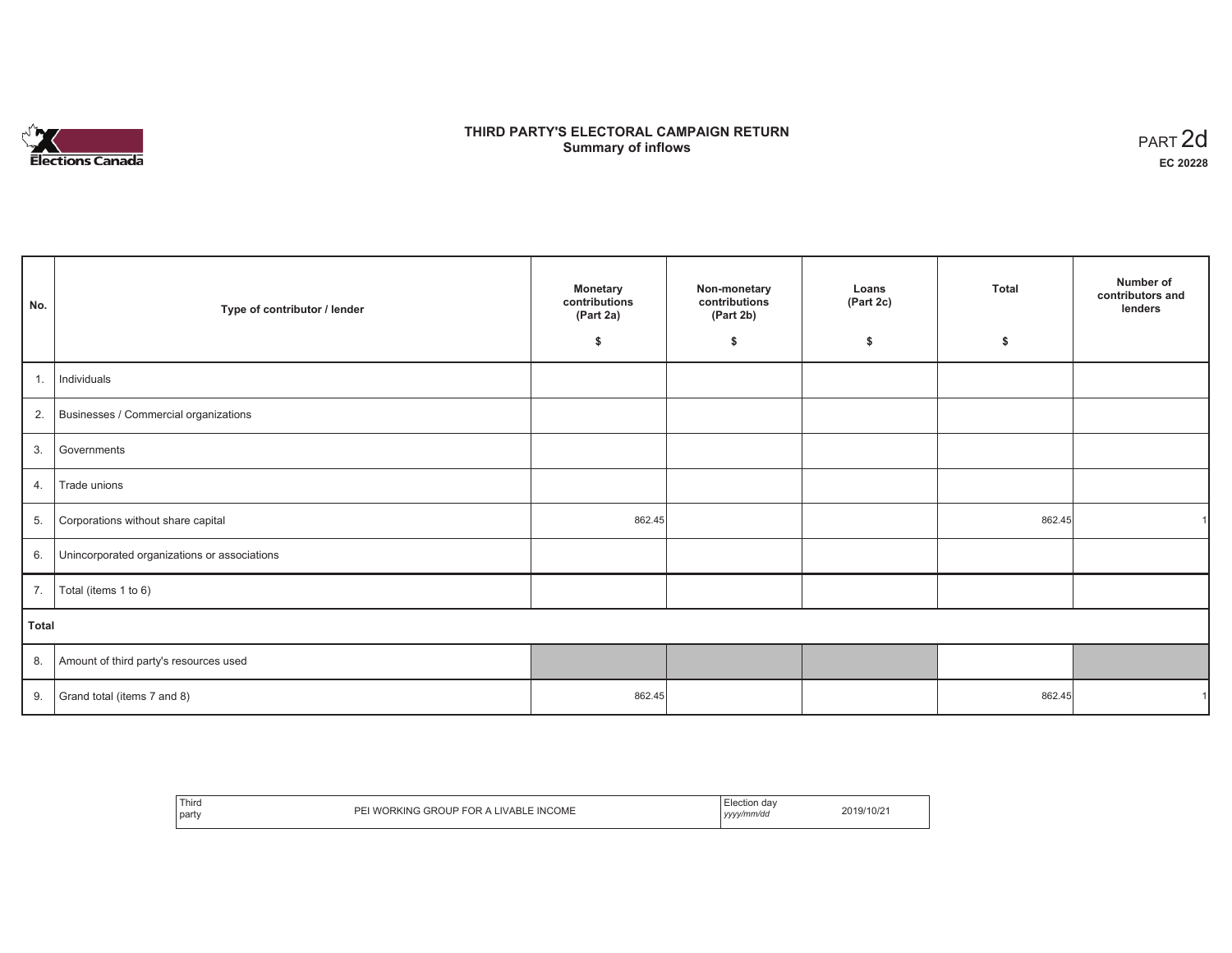

## **THIRD PARTY'S ELECTORAL CAMPAIGN RETURN Statement of expenses incurred for regulated activities that take place during the pre-election period**  *(Only applicable to a fixed-date general election)*

For a list of expense types, expense categories and expense subcategories, refer to Annex II in the Instructions.

| No. | Date<br>incurred<br>yyyy/mm/dd | ED Code<br>(if applicable) | Supplier | <b>Expense type</b> | Expense<br>category | Expense<br>subcategory | <b>Starting date</b><br>of activity,<br>advertisement<br>or survey<br>yyyy/mm/dd | Ending date<br>of activity,<br>advertisement<br>or survey<br>yyyy/mm/dd | Place of activity or<br>advertisement        | Expense amount<br>\$ |
|-----|--------------------------------|----------------------------|----------|---------------------|---------------------|------------------------|----------------------------------------------------------------------------------|-------------------------------------------------------------------------|----------------------------------------------|----------------------|
|     |                                |                            |          |                     |                     |                        |                                                                                  |                                                                         |                                              |                      |
|     |                                |                            |          |                     |                     |                        |                                                                                  |                                                                         |                                              |                      |
|     |                                |                            |          |                     |                     |                        |                                                                                  |                                                                         |                                              |                      |
|     |                                |                            |          |                     |                     |                        |                                                                                  |                                                                         |                                              |                      |
|     |                                |                            |          |                     |                     |                        |                                                                                  |                                                                         |                                              |                      |
|     |                                |                            |          |                     |                     |                        |                                                                                  |                                                                         |                                              |                      |
|     |                                |                            |          |                     |                     |                        |                                                                                  |                                                                         |                                              |                      |
|     |                                |                            |          |                     |                     |                        |                                                                                  |                                                                         |                                              |                      |
|     |                                |                            |          |                     |                     |                        |                                                                                  |                                                                         |                                              |                      |
|     |                                |                            |          |                     |                     |                        |                                                                                  |                                                                         |                                              |                      |
|     |                                |                            |          |                     |                     |                        |                                                                                  |                                                                         |                                              |                      |
|     |                                |                            |          |                     |                     |                        |                                                                                  |                                                                         |                                              |                      |
|     |                                |                            |          |                     |                     |                        |                                                                                  |                                                                         |                                              |                      |
|     |                                |                            |          |                     |                     |                        |                                                                                  |                                                                         |                                              |                      |
|     |                                |                            |          |                     |                     |                        |                                                                                  |                                                                         |                                              |                      |
|     |                                |                            |          |                     |                     |                        |                                                                                  |                                                                         |                                              |                      |
|     |                                |                            |          |                     |                     |                        |                                                                                  |                                                                         |                                              |                      |
|     |                                |                            |          |                     |                     |                        |                                                                                  |                                                                         | Totals carried forward from previous page \$ |                      |
|     | Total \$                       |                            |          |                     |                     |                        |                                                                                  |                                                                         |                                              |                      |

|  |  | Third<br><sub>i</sub> parl | COME | ,,,, | 019/10/2 | ാഹ<br>-au |  |  |  |
|--|--|----------------------------|------|------|----------|-----------|--|--|--|
|--|--|----------------------------|------|------|----------|-----------|--|--|--|

 $_{\sf PART}$ 3a **EC 20228**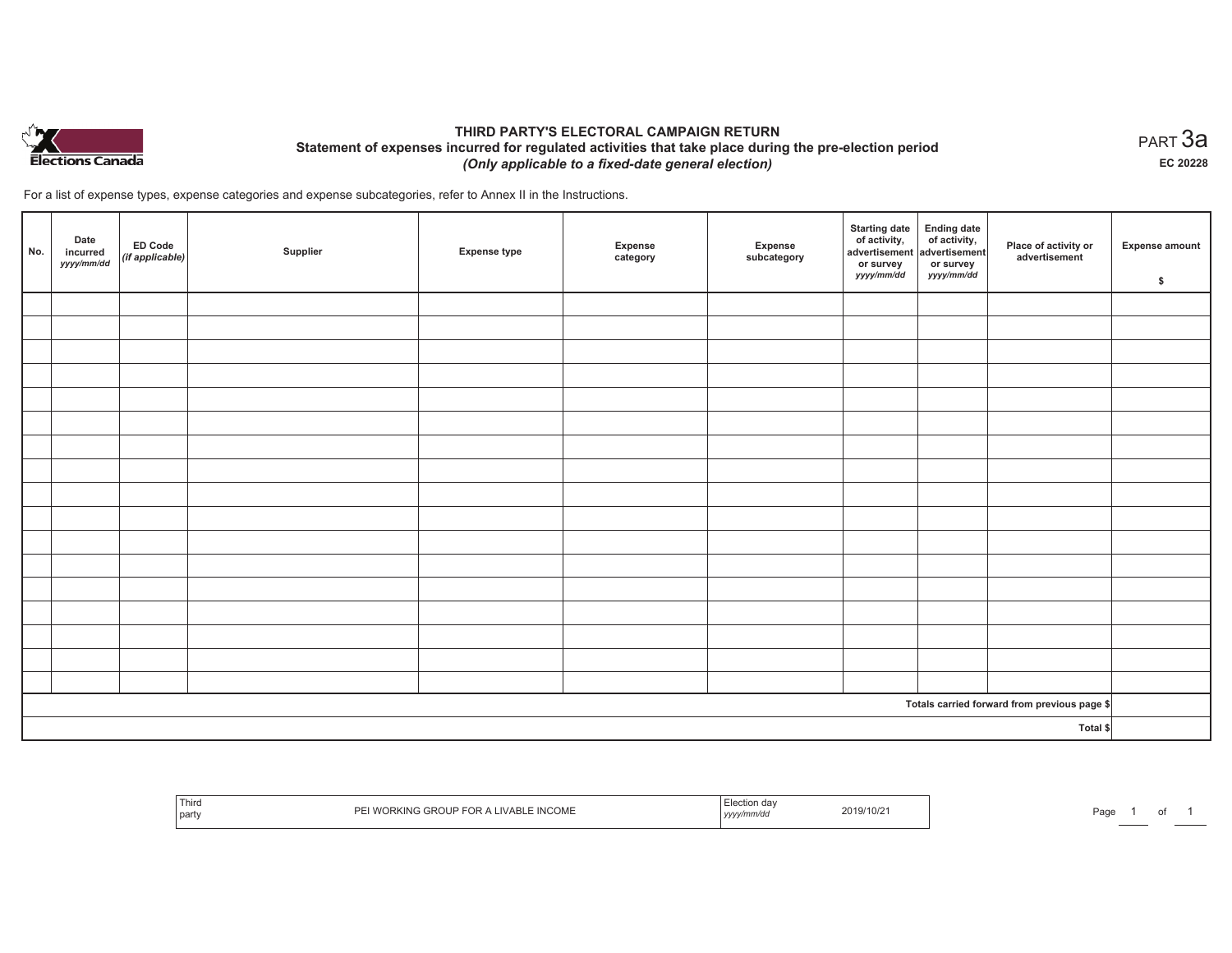

# **THIRD PARTY'S ELECTORAL CAMPAIGN RETURN Statement of expenses incurred for regulated activities that take place during the election period**<br>PART  $3\mathsf{b}$

**EC 20228**

For a list of expense types, expense categories and expense subcategories, refer to Annex II in the Instructions.

| No. | Date<br>incurred<br>yyyy/mm/dd | ED Code<br>(if applicable) | Supplier          | <b>Expense type</b>  | Expense<br>category | Expense<br>subcategory | <b>Starting date</b><br>of activity,<br>advertisement<br>or survey<br>yyyy/mm/dd | Ending date<br>of activity,<br>advertisement<br>or survey<br>yyyy/mm/dd | Place of activity or<br>advertisement        | <b>Expense amount</b><br>\$ |
|-----|--------------------------------|----------------------------|-------------------|----------------------|---------------------|------------------------|----------------------------------------------------------------------------------|-------------------------------------------------------------------------|----------------------------------------------|-----------------------------|
|     | 2019/09/16                     | 11-002                     | KKP Charlottetown | Election Advertising | Advertising         | Printing               | 2019/09/16                                                                       | 2019/10/20                                                              | charlottetown                                | 862.42                      |
|     |                                |                            |                   |                      |                     |                        |                                                                                  |                                                                         |                                              |                             |
|     |                                |                            |                   |                      |                     |                        |                                                                                  |                                                                         |                                              |                             |
|     |                                |                            |                   |                      |                     |                        |                                                                                  |                                                                         |                                              |                             |
|     |                                |                            |                   |                      |                     |                        |                                                                                  |                                                                         |                                              |                             |
|     |                                |                            |                   |                      |                     |                        |                                                                                  |                                                                         |                                              |                             |
|     |                                |                            |                   |                      |                     |                        |                                                                                  |                                                                         |                                              |                             |
|     |                                |                            |                   |                      |                     |                        |                                                                                  |                                                                         |                                              |                             |
|     |                                |                            |                   |                      |                     |                        |                                                                                  |                                                                         |                                              |                             |
|     |                                |                            |                   |                      |                     |                        |                                                                                  |                                                                         |                                              |                             |
|     |                                |                            |                   |                      |                     |                        |                                                                                  |                                                                         |                                              |                             |
|     |                                |                            |                   |                      |                     |                        |                                                                                  |                                                                         |                                              |                             |
|     |                                |                            |                   |                      |                     |                        |                                                                                  |                                                                         |                                              |                             |
|     |                                |                            |                   |                      |                     |                        |                                                                                  |                                                                         |                                              |                             |
|     |                                |                            |                   |                      |                     |                        |                                                                                  |                                                                         |                                              |                             |
|     |                                |                            |                   |                      |                     |                        |                                                                                  |                                                                         |                                              |                             |
|     |                                |                            |                   |                      |                     |                        |                                                                                  |                                                                         |                                              |                             |
|     |                                |                            |                   |                      |                     |                        |                                                                                  |                                                                         | Totals carried forward from previous page \$ |                             |
|     |                                |                            |                   |                      |                     |                        |                                                                                  |                                                                         | Total \$                                     | 862.42                      |

| l hird<br>j party | ™ INCOME<br>'VARI<br>וצוו אאי<br>$-1133.$ | ,,,, | 9/10/2 | ∍⊶⊓<br>-aut |  |  |
|-------------------|-------------------------------------------|------|--------|-------------|--|--|
|-------------------|-------------------------------------------|------|--------|-------------|--|--|